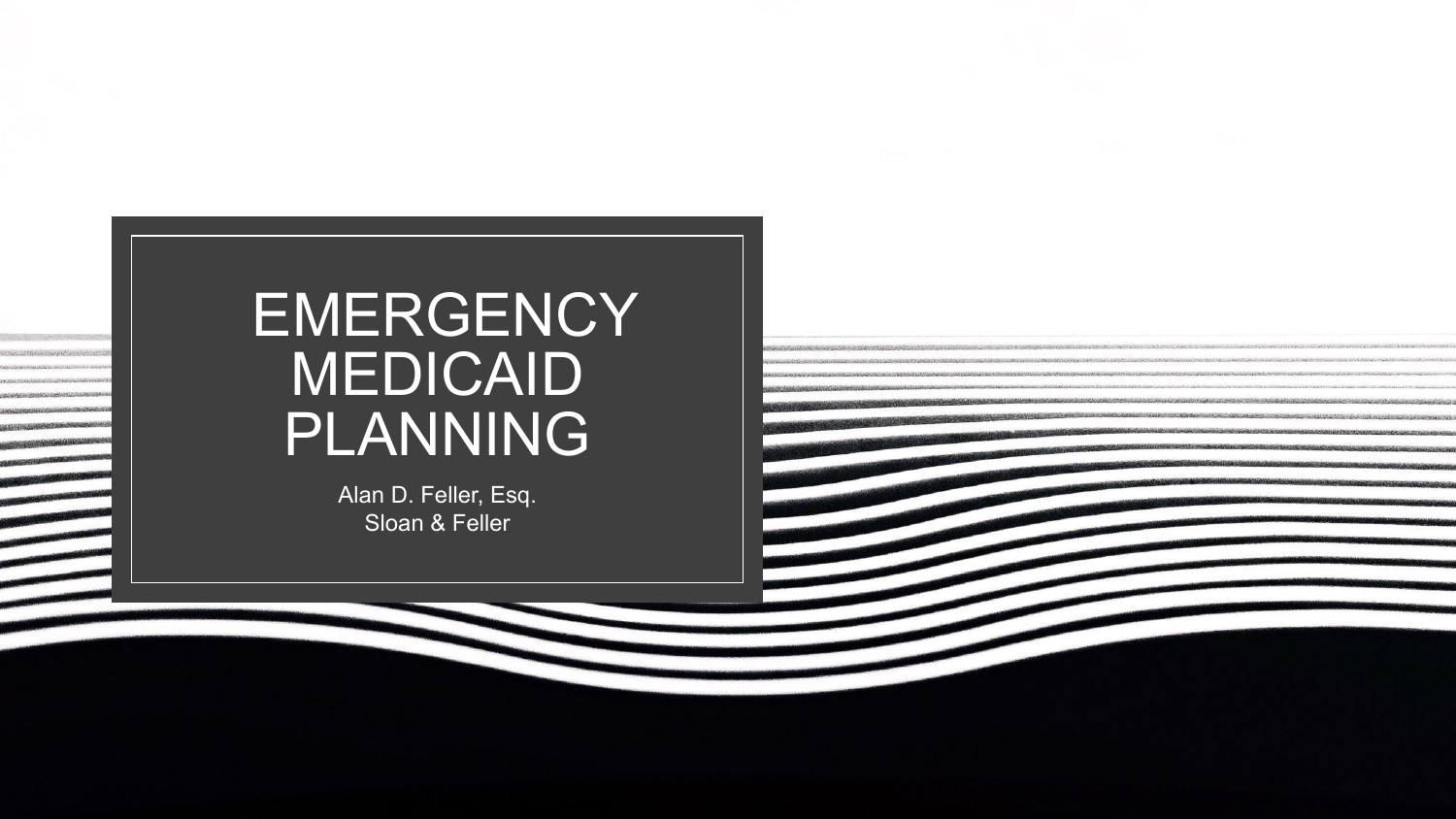#### Sudden Onset of Illness, Impairment or Disability

01

Admission to **Hospital** 

02

Discharge to **Rehabilitation Facility** 

???????????? 03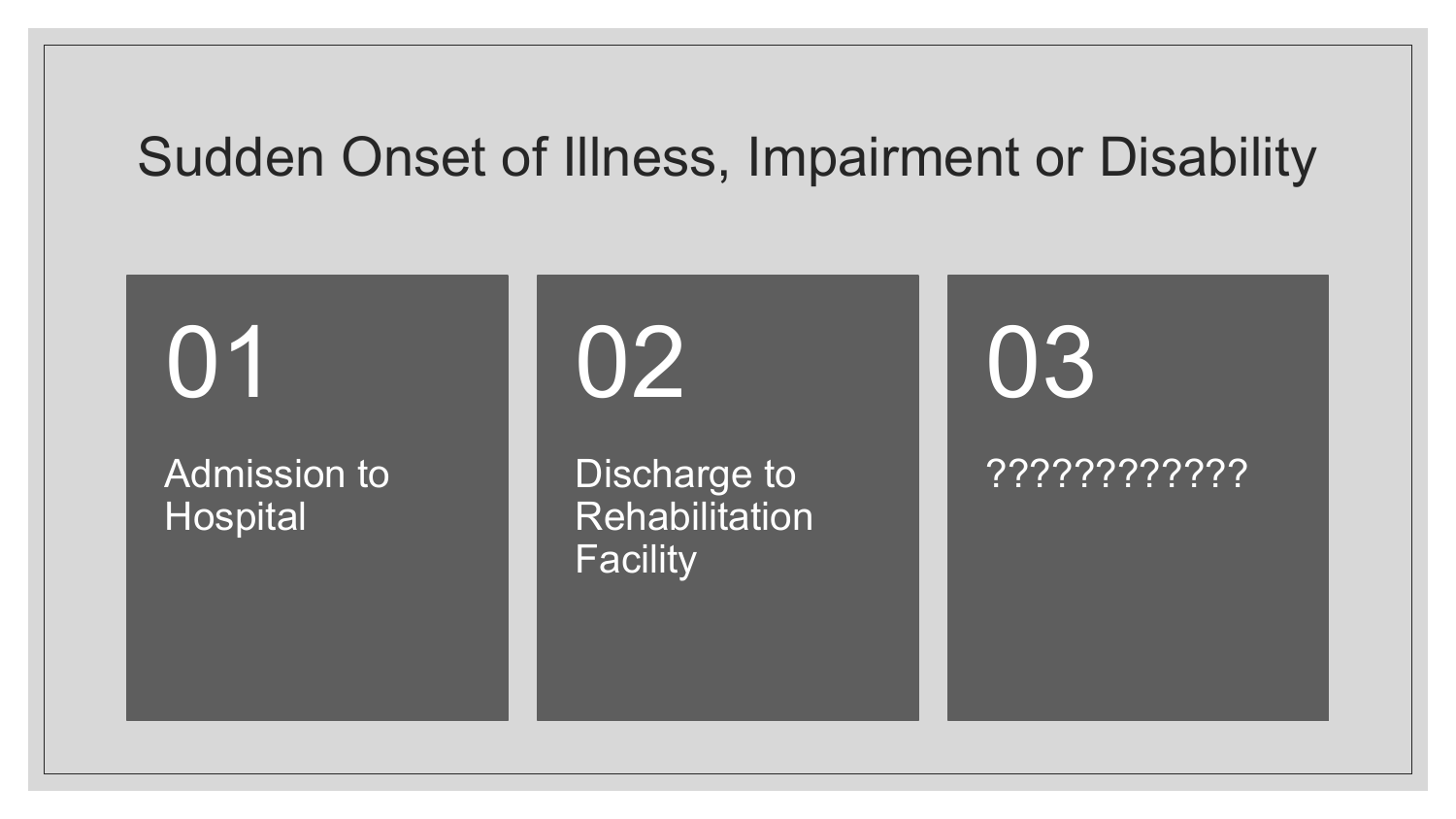## 3 Priorities:

◦1. Talk to Treating Physicians, Hospitalists, Physical Therapists, Social Workers to Gauge Health Trajectory.

◦2Make Sure Power of Attorney is Valid and Effective.

◦3. Gather and Organize Financial Records.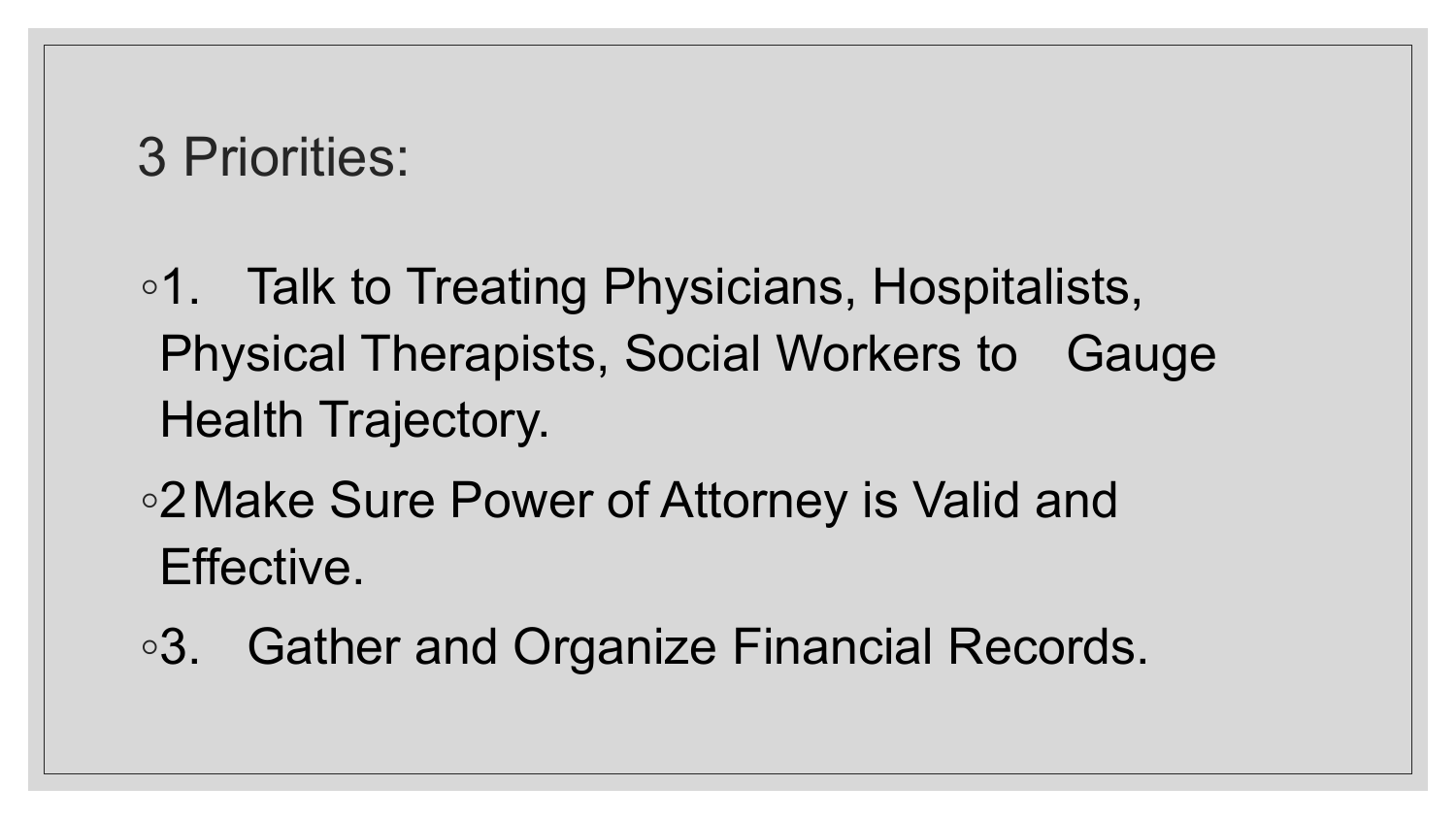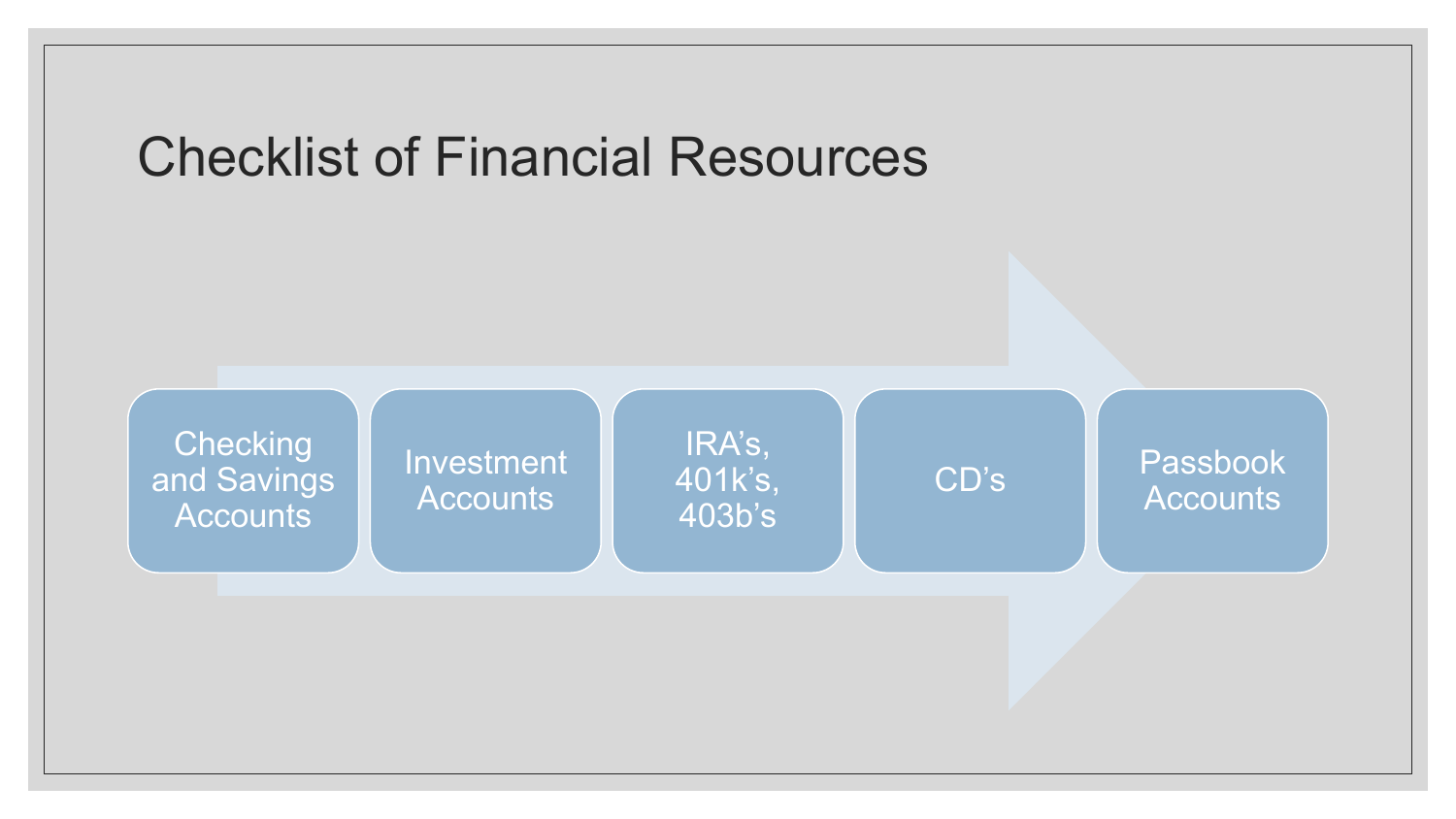

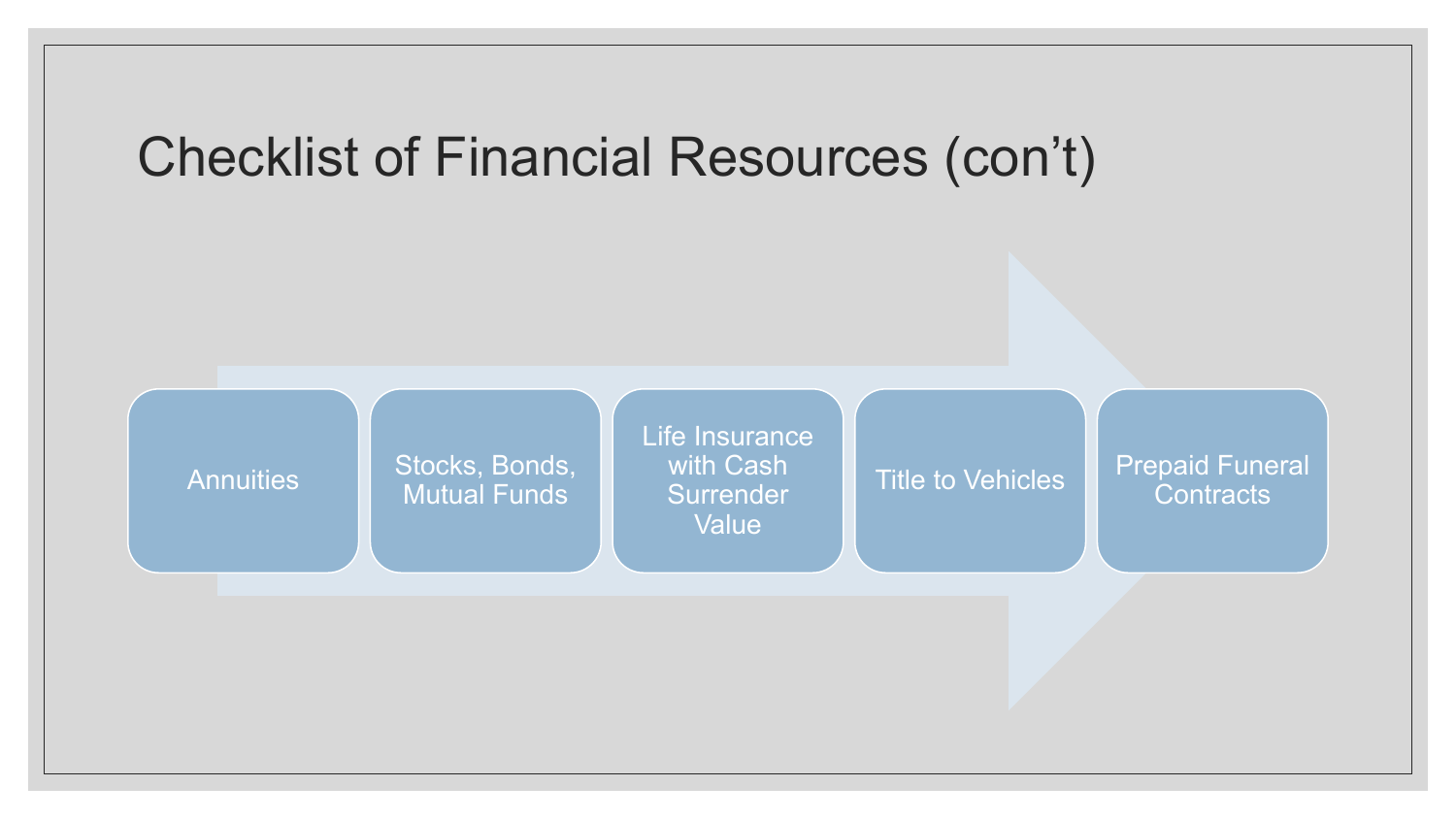#### Real Estate

◦Find the Deed to your residence

◦See how it is titled

◦Are there any vacation properties, unimproved land ownership, time shares?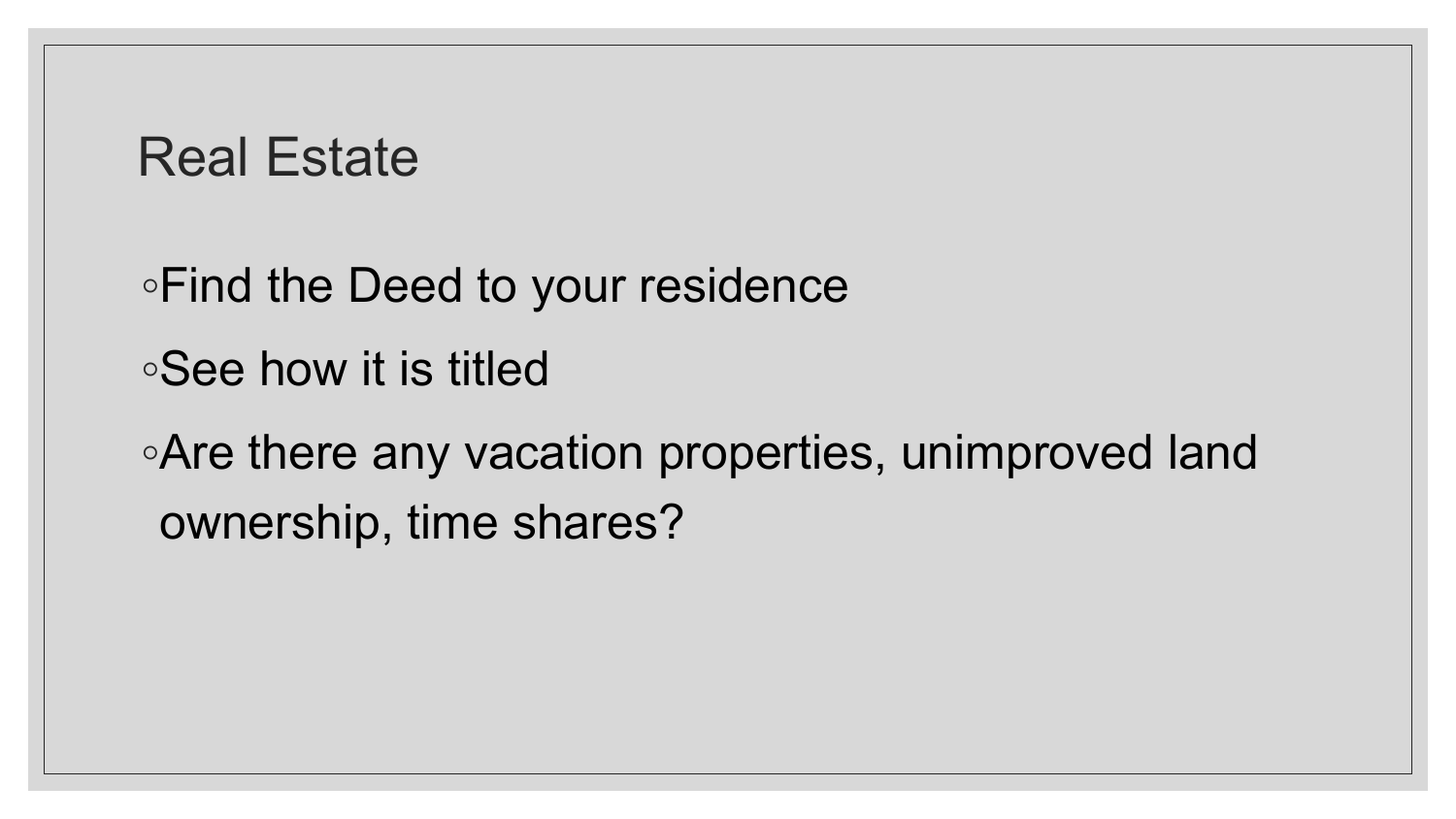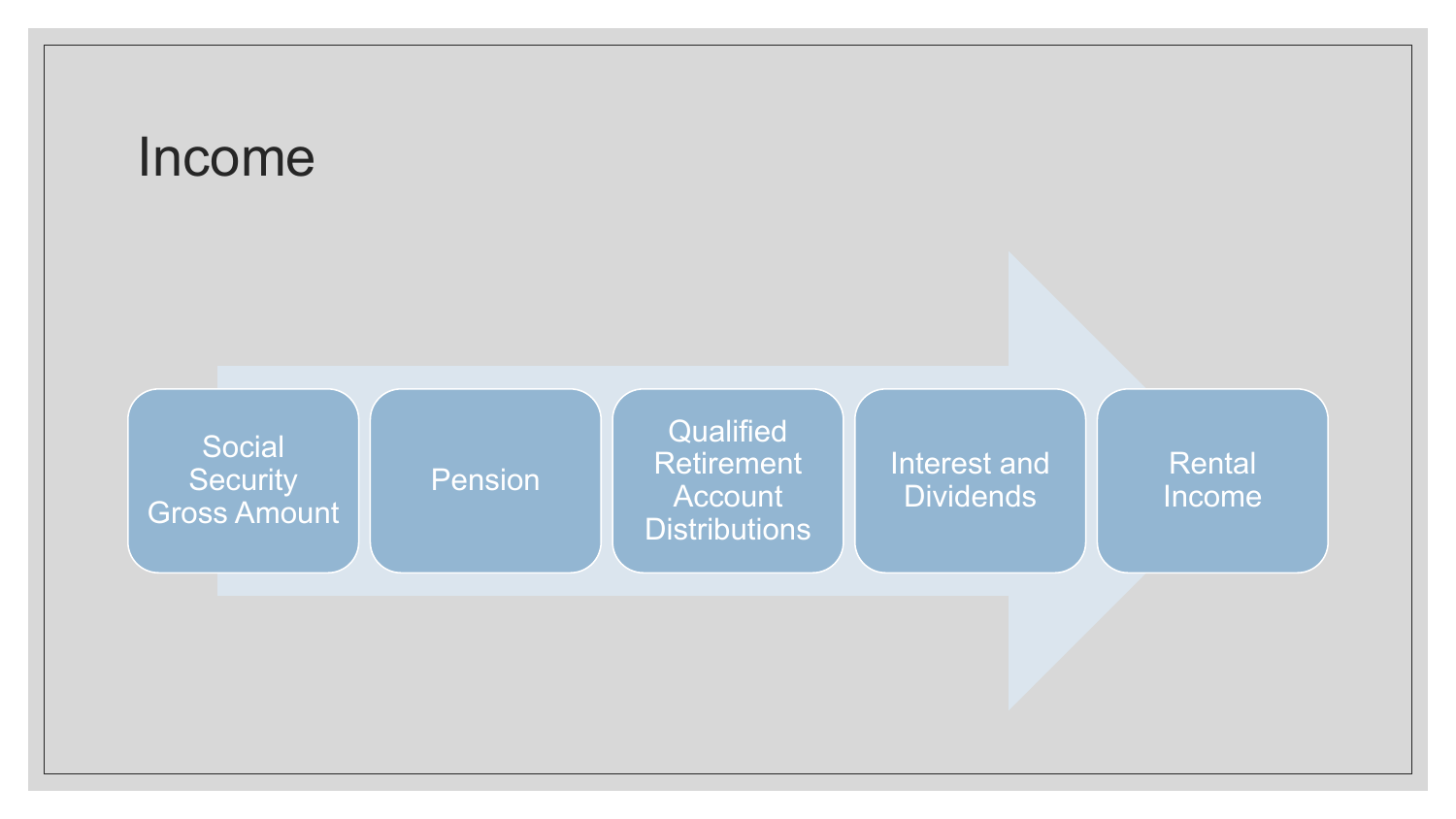

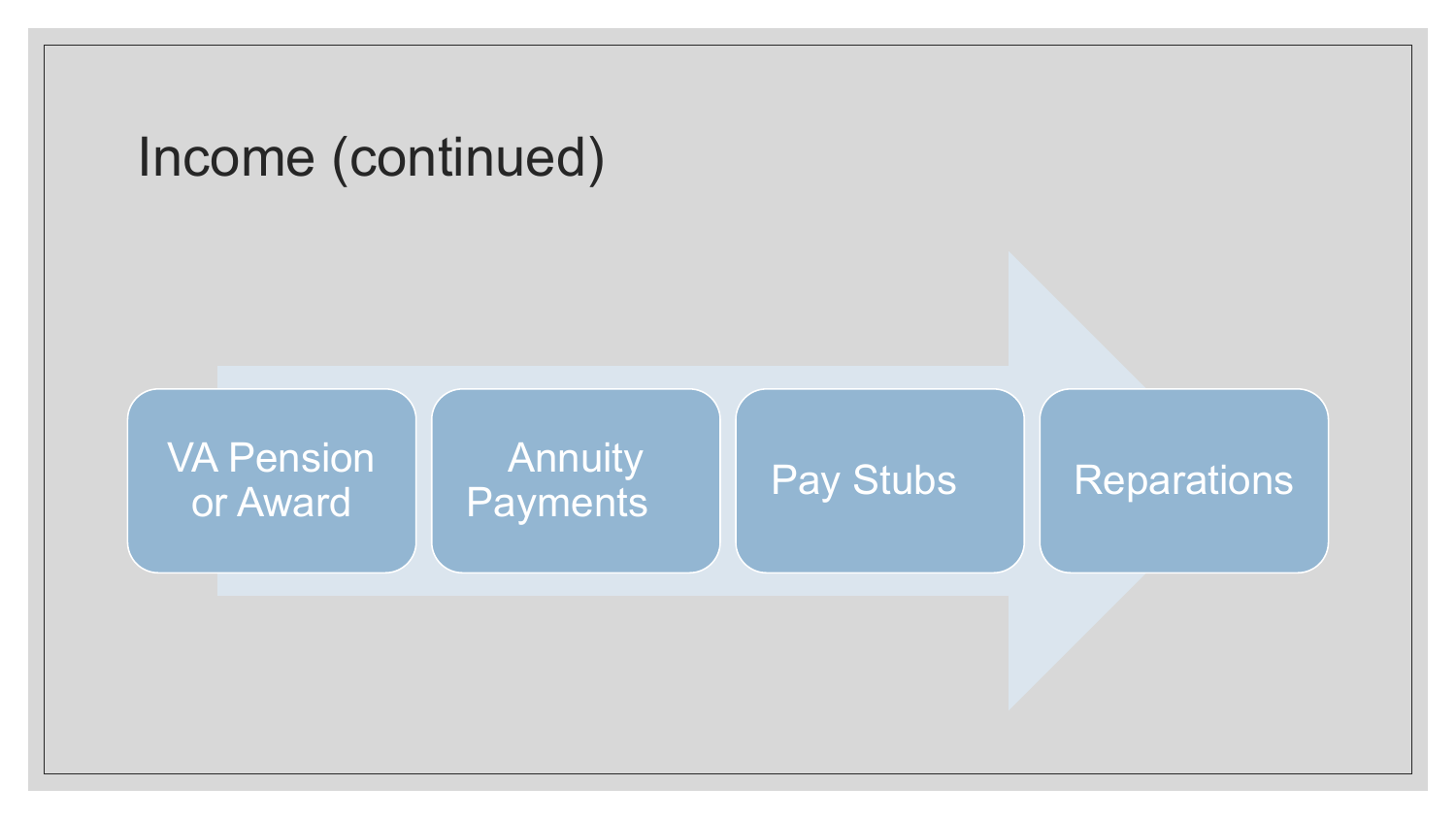#### ◦Assets:

◦Home

◦Checking and Savings \$40,000.

◦IRA \$350,000

◦1 Automobile

◦Life Insurance with \$78,000 cash surrender value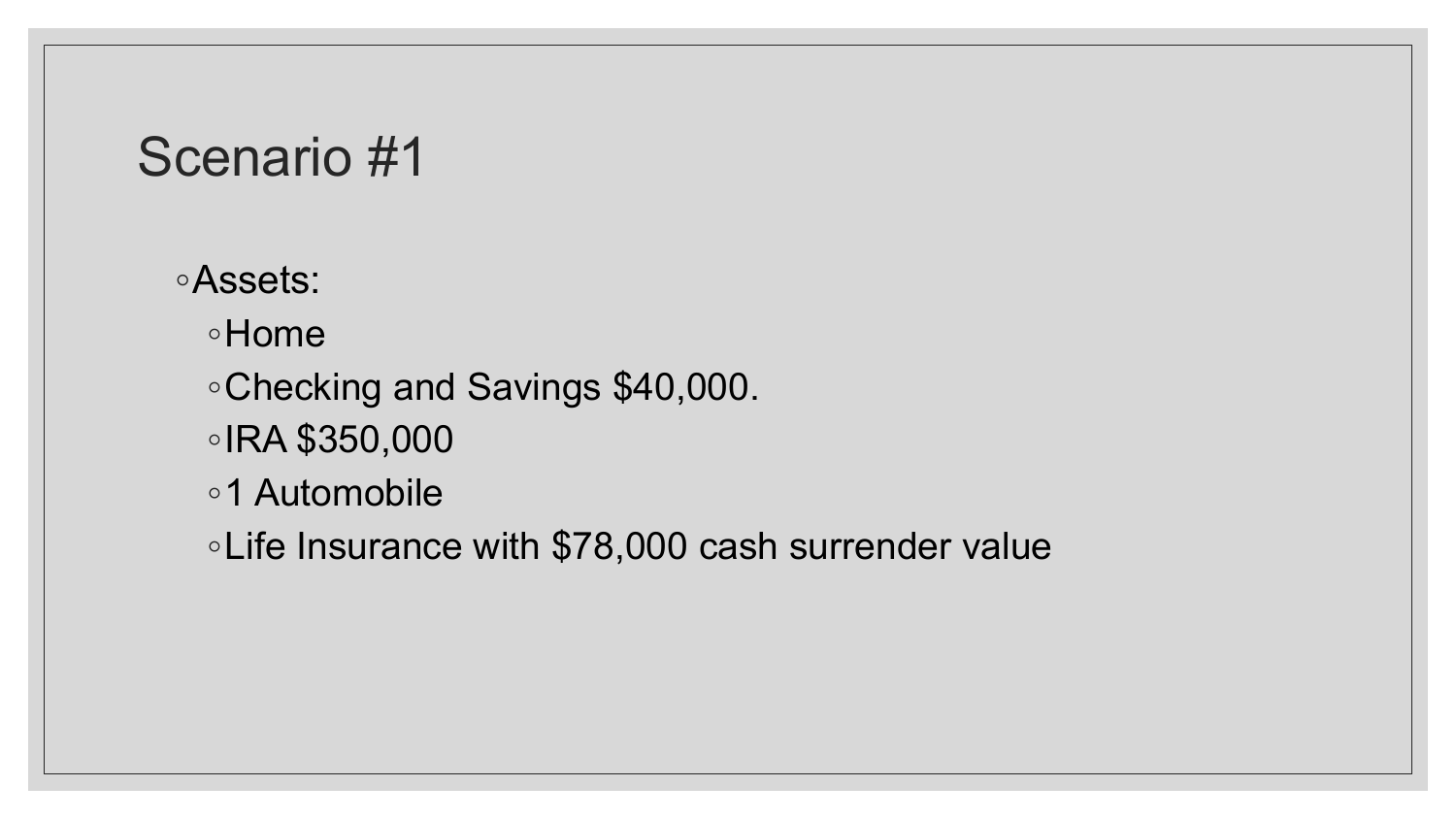◦Assets

◦Checking and Savings Account \$120,000 ◦Investment Account \$510,000 ◦Resides in Home which was transferred to adult daughter in 2016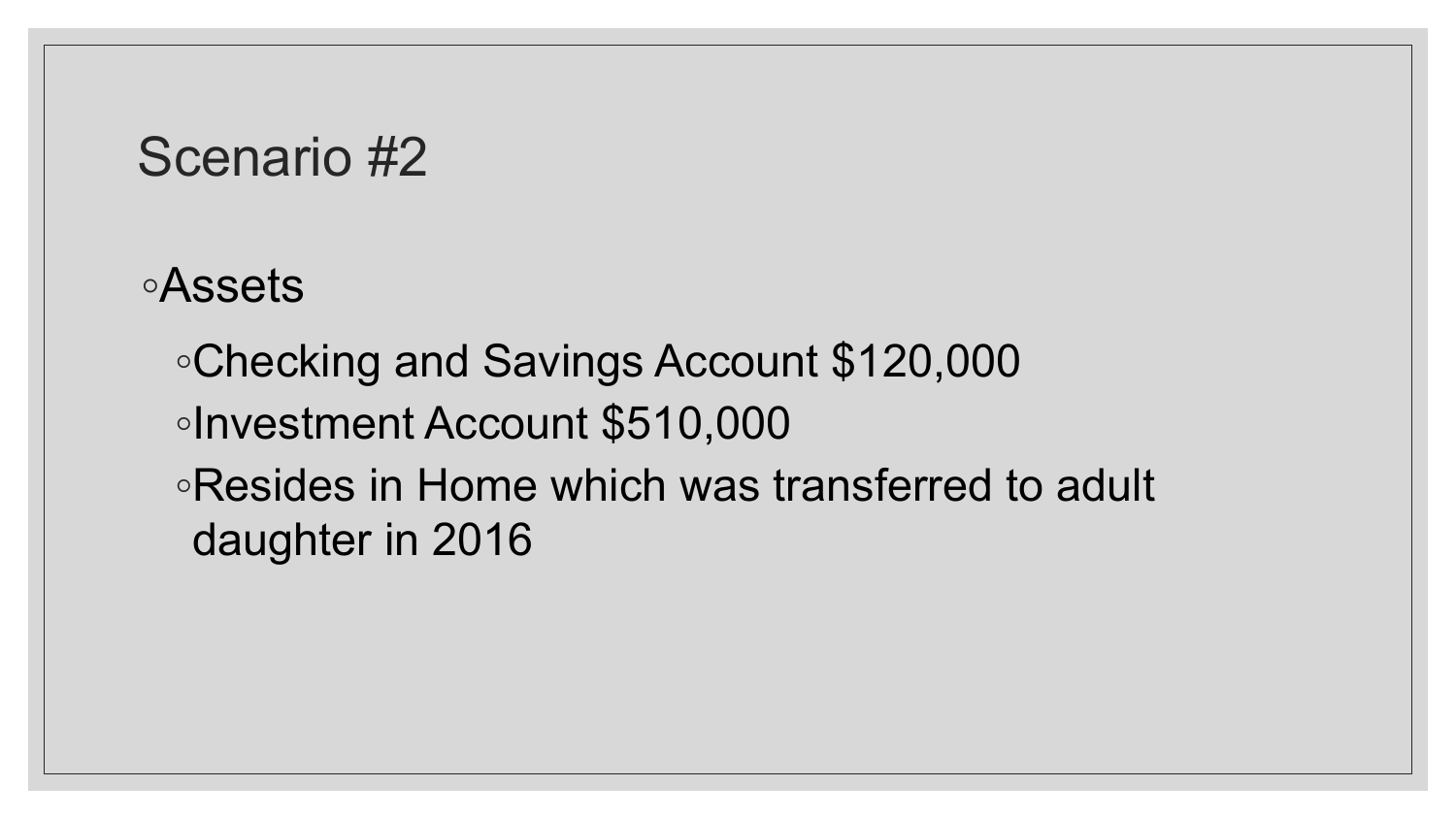◦Assets:

- ◦Checking and Savings \$175,000
- ◦IRA \$37,000

◦Total Gifts made to Children and Grandchildren since November 2017 \$80,000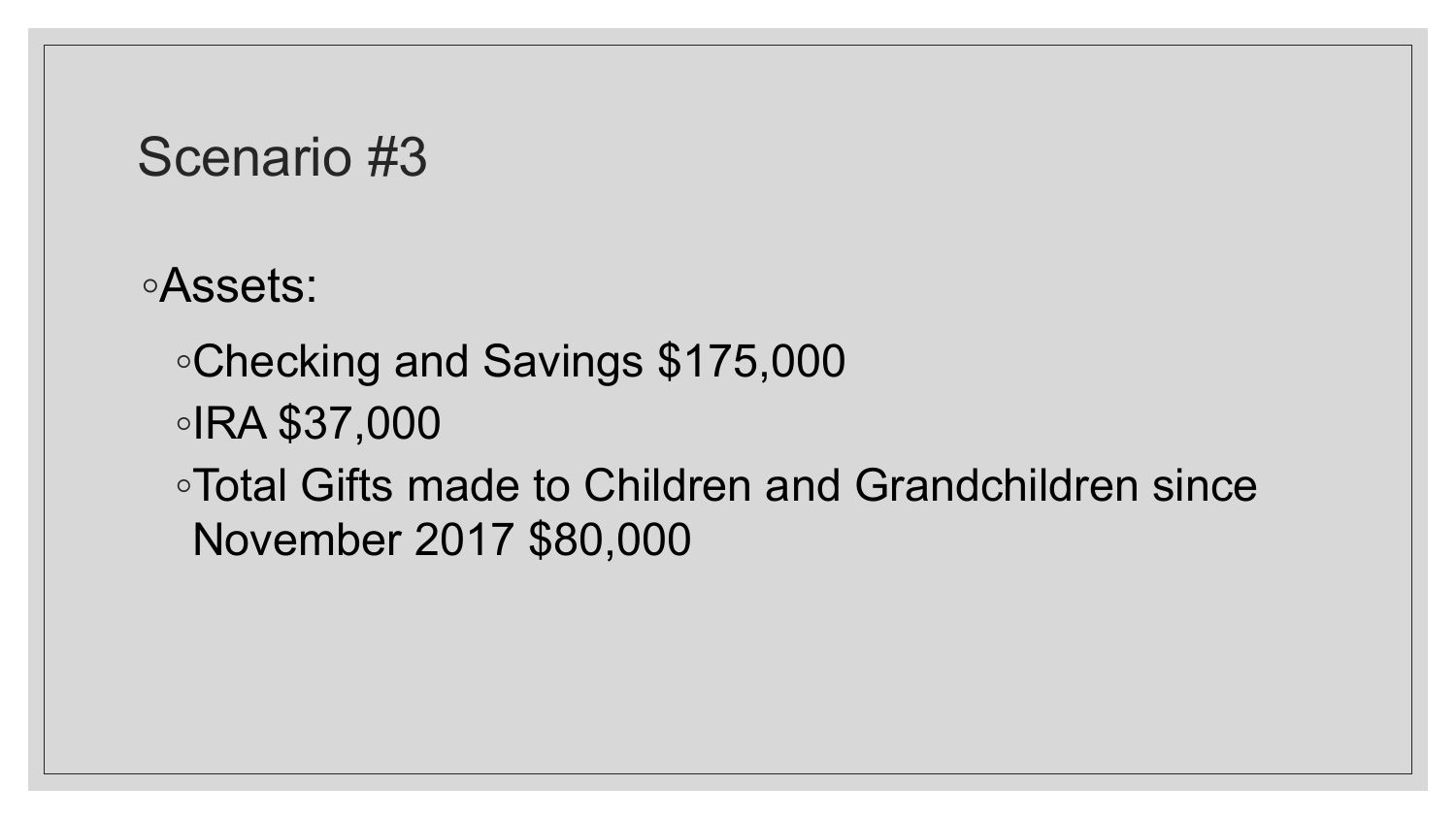◦Assets:

◦Wells Fargo Checking \$4,766.08 ◦Wells Fargo Savings \$982.25 ◦Sale of Home Proceeds + Return of Gifts from Kids \$555,790.82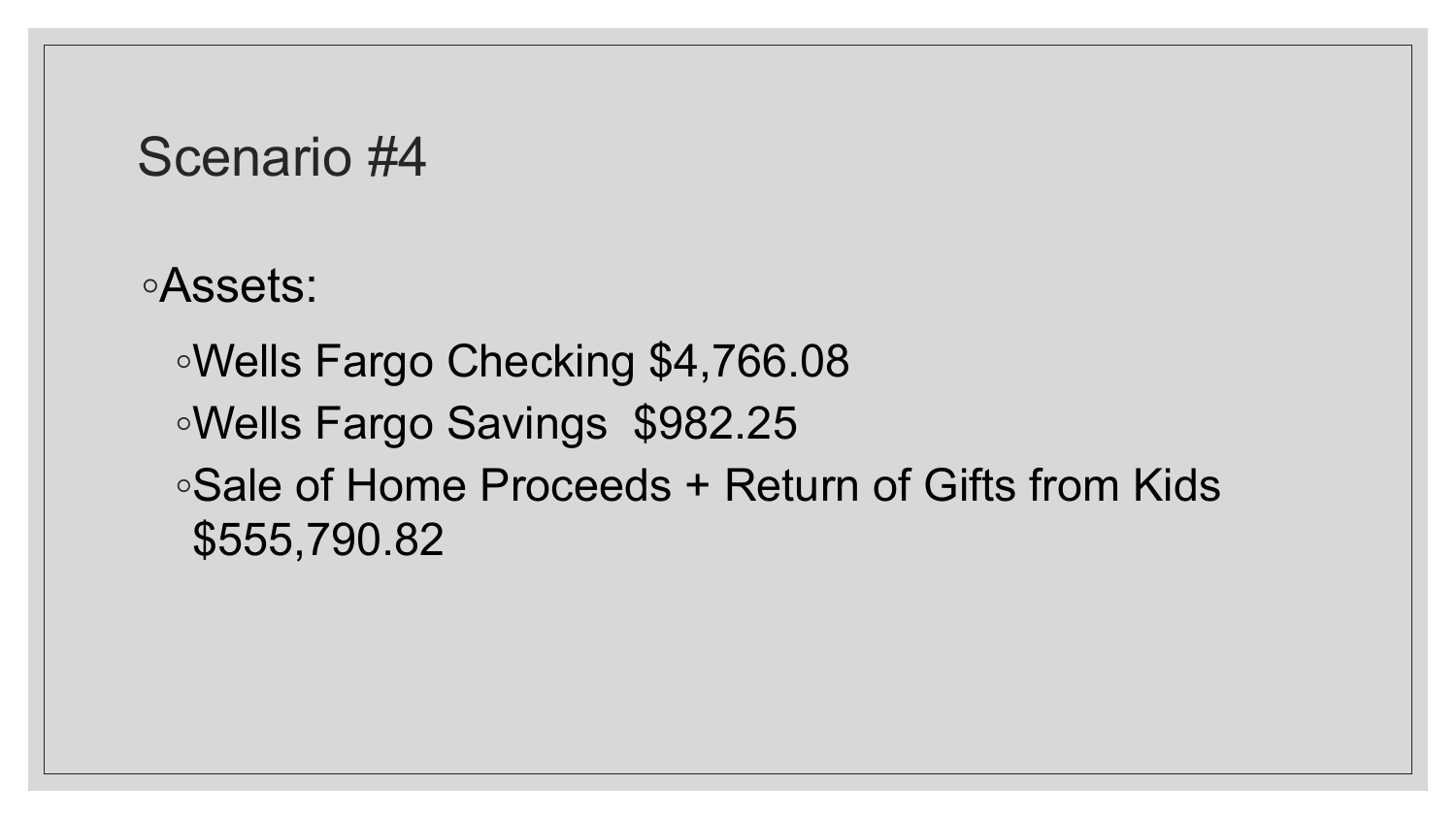### Exemptions To Consider

- ◦Spousal
- ◦Disabled Child
- ◦Caretaker Child (2 years of Residence)
- ◦Caregiver Agreement
- ◦Sibling with Equity Interest in Home (1 year of Residence)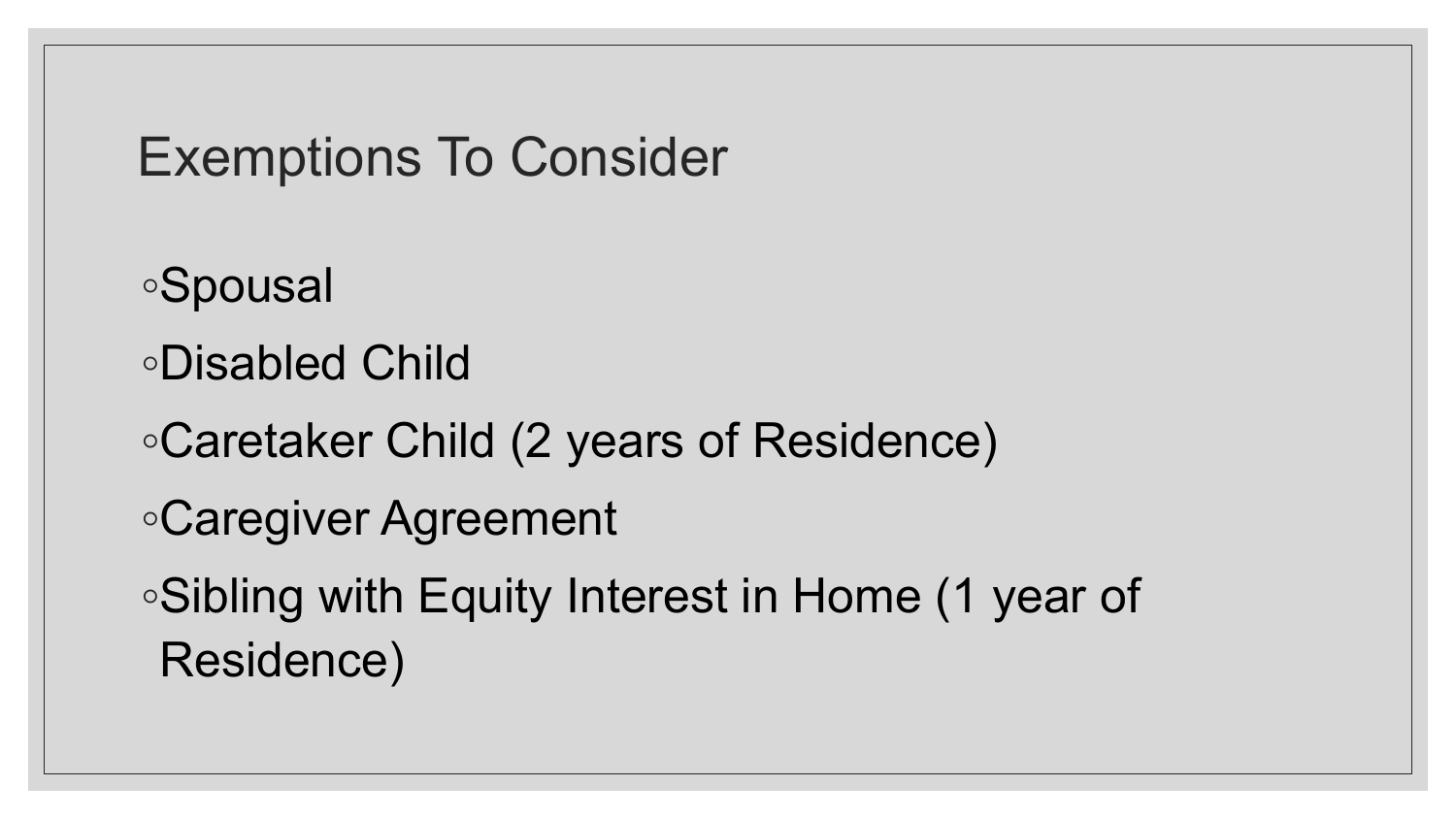#### Spousal Protections

◦Exempt Spousal Asset Transfers ◦Community Spouse Resource Allowance (2022 From \$74,820 up to \$137,400) vs. Spousal Refusal ◦Community Spouse Income Allowance (2022 \$3,435 / month)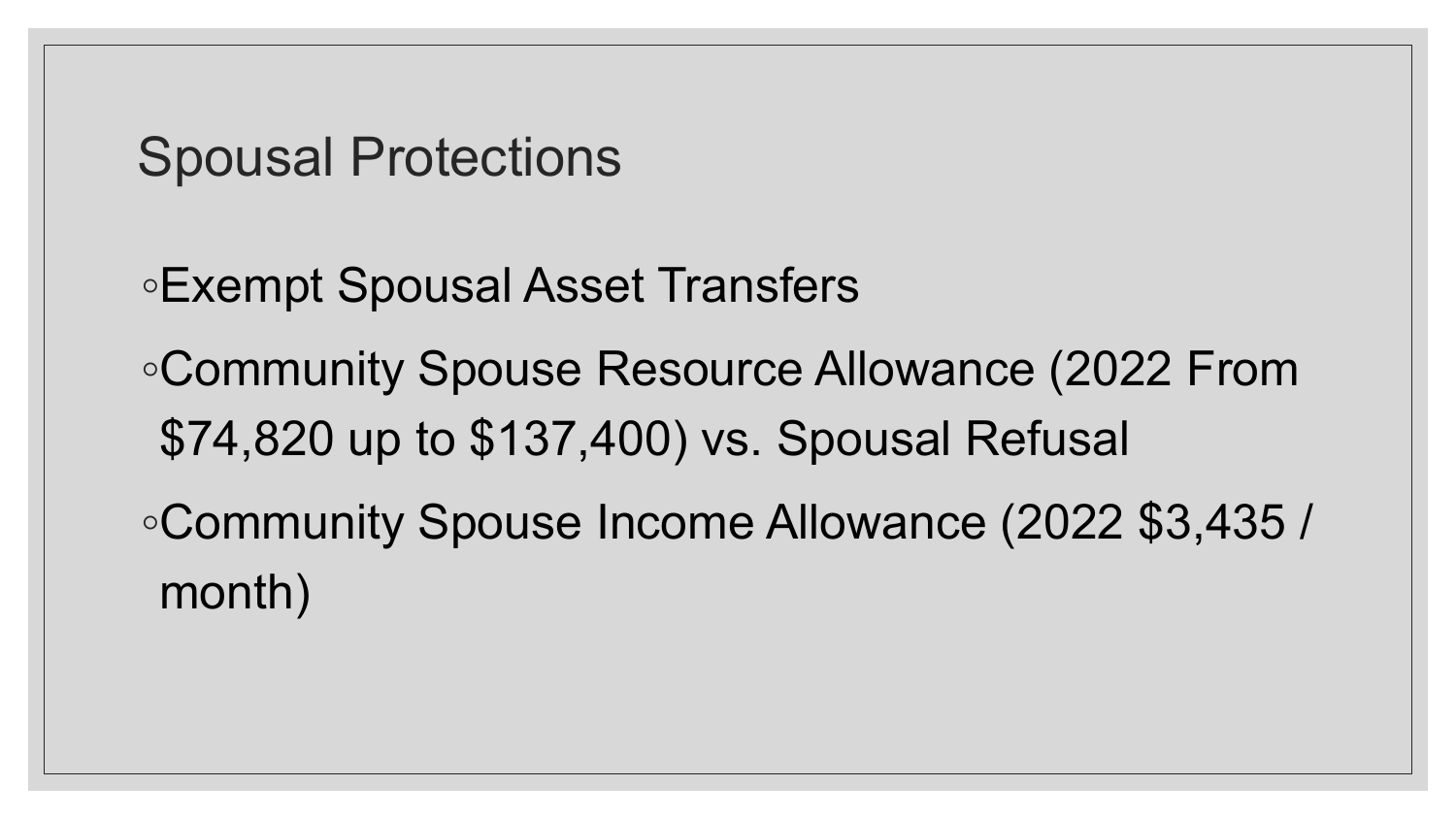### Intent To Return Home and Community Budgeting

- ◦If Applicant Owns a residence at time of applying for Institutional Medicaid – submit an Intent to Return Home letter.
- ◦This will exempt the home temporarily during the Medicaid eligibility process (usually 6 months) and allow for Community Budgeting (applicants keep \$934 of their monthly income while staying in the Nursing Home for the short term)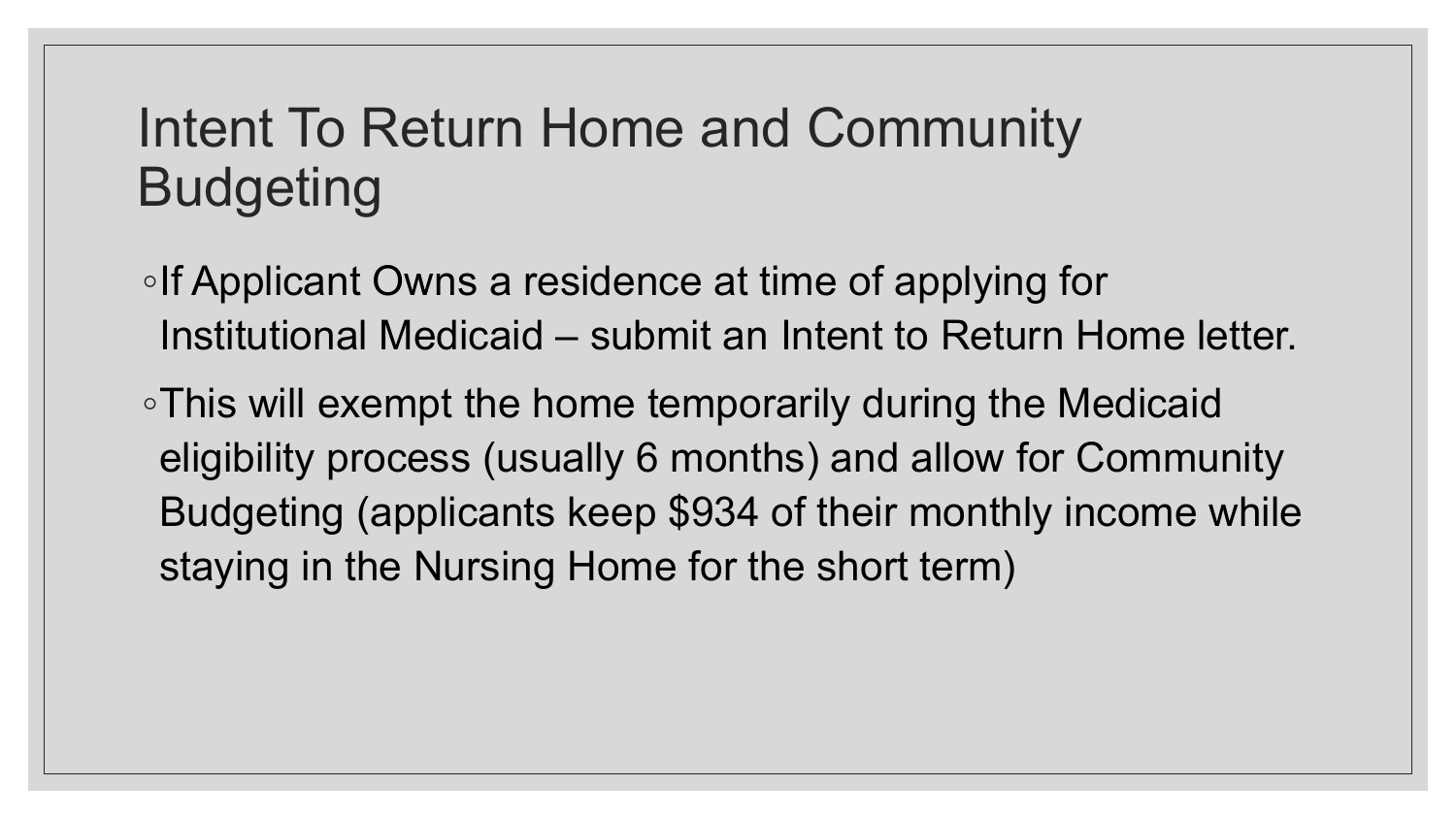### Promissory Notes

- 1. Add all assets together (not IRA's or 401K's)
- 2. Add all income together
- 3. Add all Medicare and health insurance premiums together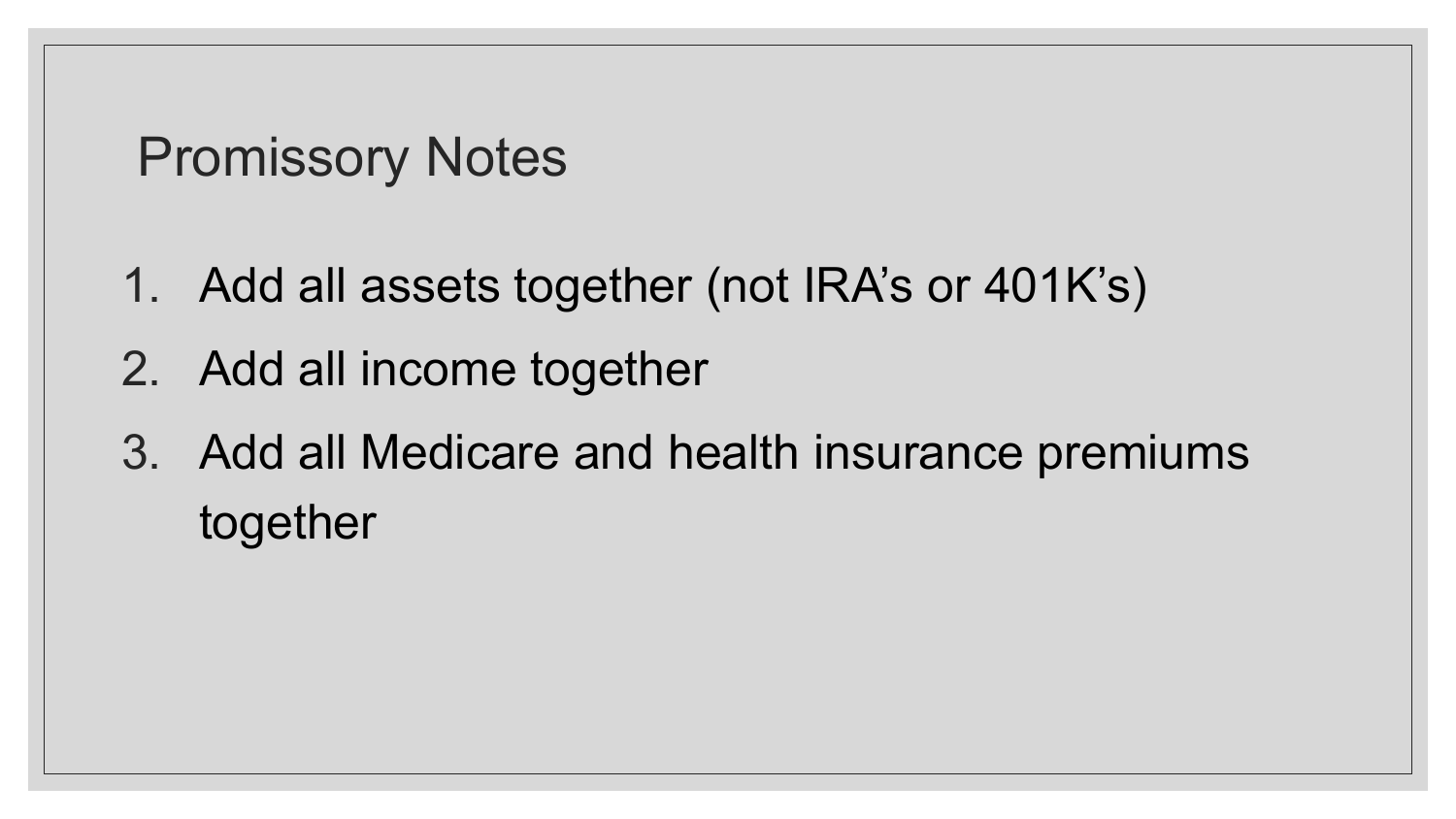### Promissory Note (continued)

- 1. Find out daily nursing home rate for the facility
- 2. # of days in month of Note
- 3. Confirm the Regional Nursing Home Rate
- 4. Calculate the Gift amount so that it is approximately  $\frac{1}{2}$ of the asset total.
- 5. The Loan Amount equals the remainder of the assets.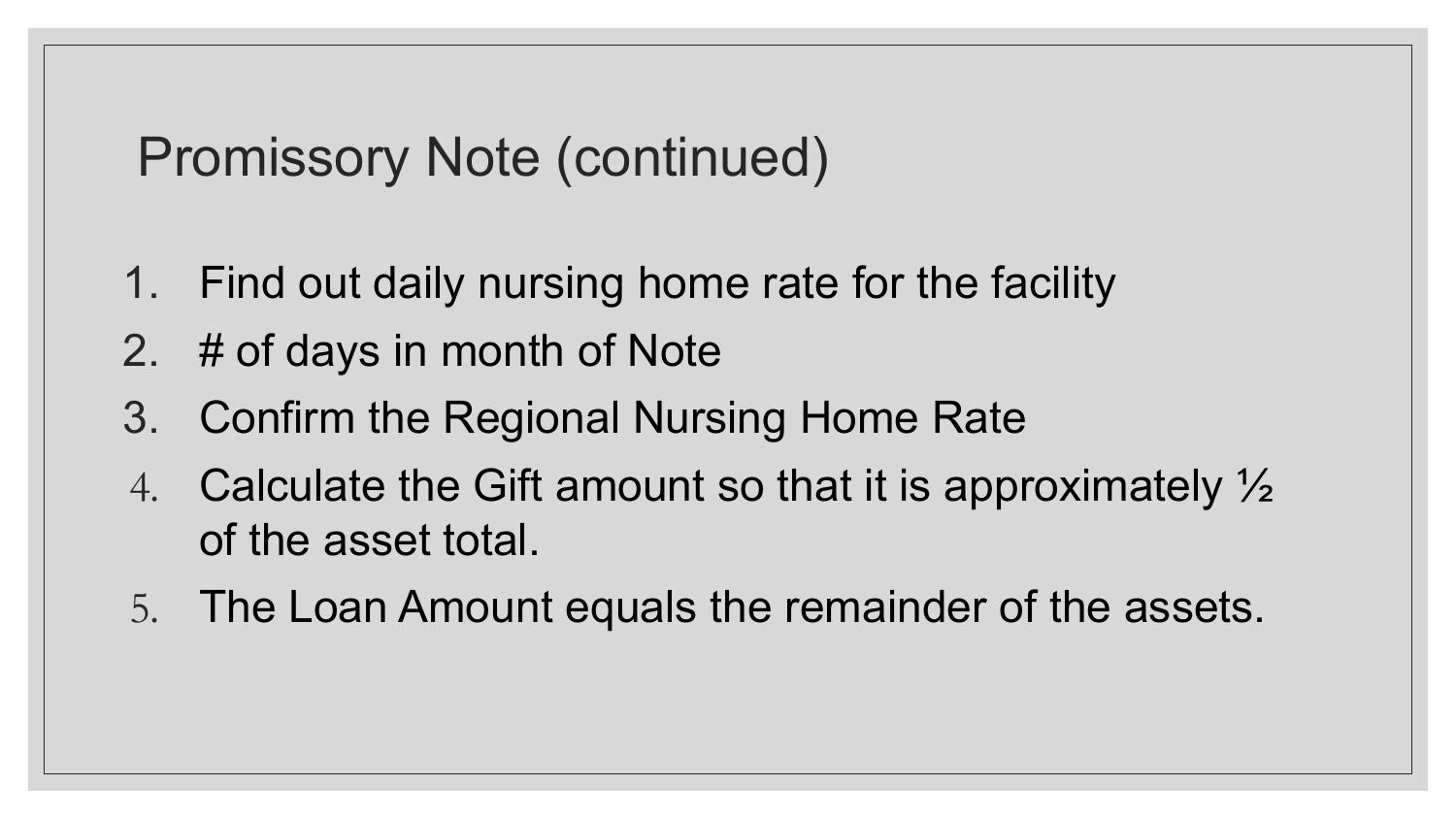#### Promissory Note Mechanics

- 1. Set the annual interest rate for the loan
- 2. Add the monthly income less expenses to the loan repayment amount. This amount should be around \$200 less than the monthly nursing home cost.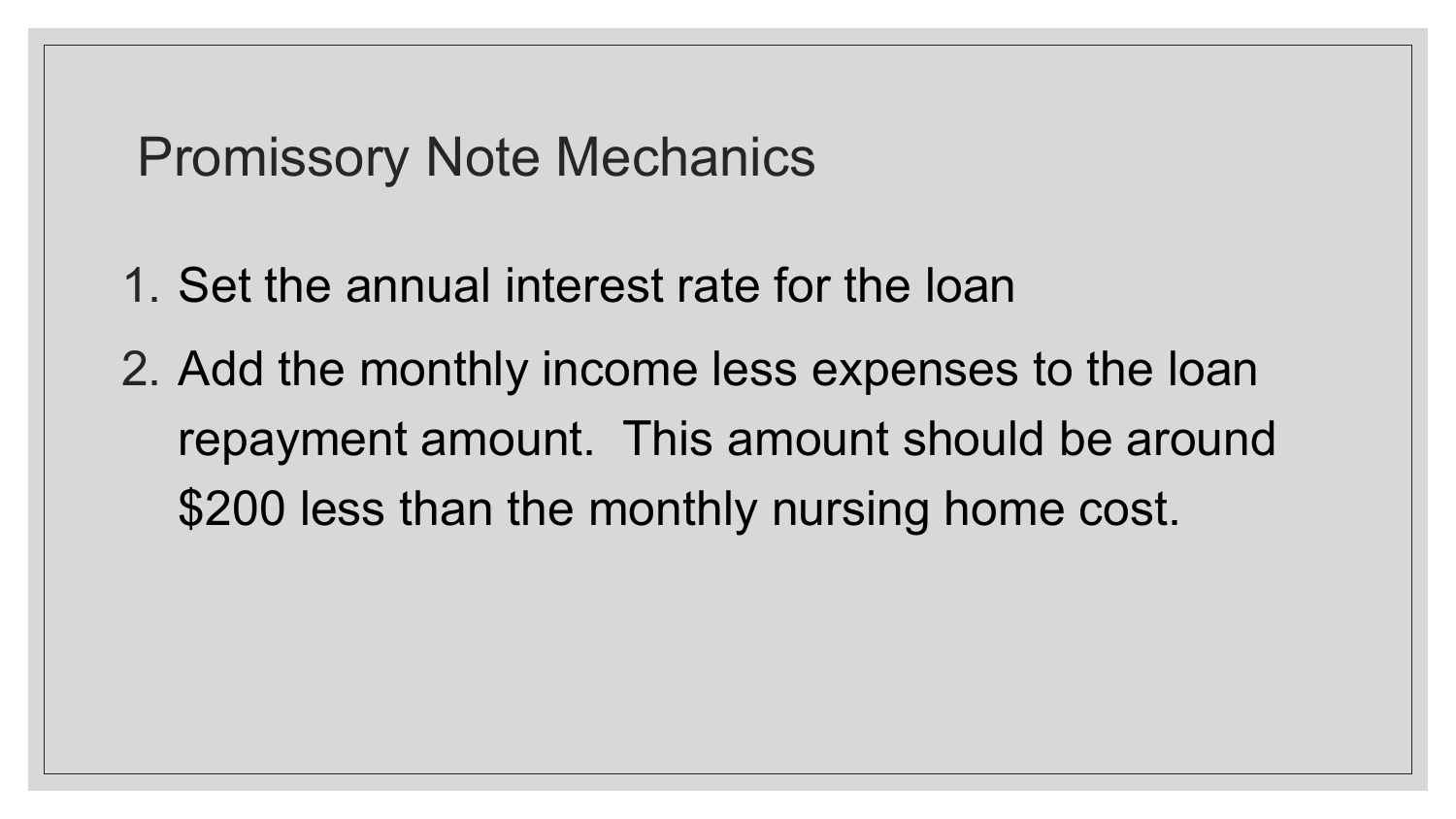#### *Assets, Income Expenses*

*Client: Smith* 

*Date: 4/20/2022* 

| $\sim$             | <b>AMOUN</b> | <b>NOTE</b> | <b>INCOM</b>             | <b>AMOUN</b> | <b>NOTE</b> | <b>EXPENSE</b>           | <b>AMOUN</b> | <b>NOTE</b> |
|--------------------|--------------|-------------|--------------------------|--------------|-------------|--------------------------|--------------|-------------|
| <b>Wells Fargo</b> | \$4,766.08]  |             | 4/7/2022 Social Security | \$2,613.10   |             | Medicare                 | \$170.10     |             |
| Savings            | \$982.25     | 3/31/2022   | Pension                  | \$534.22     |             | <b>United Healthcare</b> | \$265.50     |             |
| Proceeds of        |              |             | <b>TIAA Annuity RMD</b>  |              |             |                          | \$101.00     |             |
| <b>Sale + Gift</b> | \$555,790.82 |             |                          | \$123.00     |             | <b>United Healthcare</b> |              |             |
|                    |              |             |                          |              |             |                          |              |             |
|                    |              |             |                          |              |             |                          |              |             |
|                    |              |             |                          |              |             |                          |              |             |
|                    |              |             |                          |              |             |                          |              |             |
|                    |              |             |                          |              |             |                          |              |             |
|                    |              |             |                          |              |             |                          |              |             |
|                    |              |             |                          |              |             |                          |              |             |
| <b>TOTAL:</b>      | \$561,539.15 |             | <b>TOTAL:</b>            | \$3,270.32   |             | <b>TOTAL:</b>            | 6<br>536.60  |             |

#### *Assets and Income AFTER Promissory Note*

|             | Total (above) \$561,539.15  | Total (above)  | \$3.270.32  |
|-------------|-----------------------------|----------------|-------------|
|             | Loan Amount \$ (272,370.15) | Expenses       | \$ (536.60) |
| Allowance   | \$(16,800.00)               | Note Repayment | \$11.899.68 |
| Gift Amount | \$272.369.00                | Monthly Income | \$14,633.40 |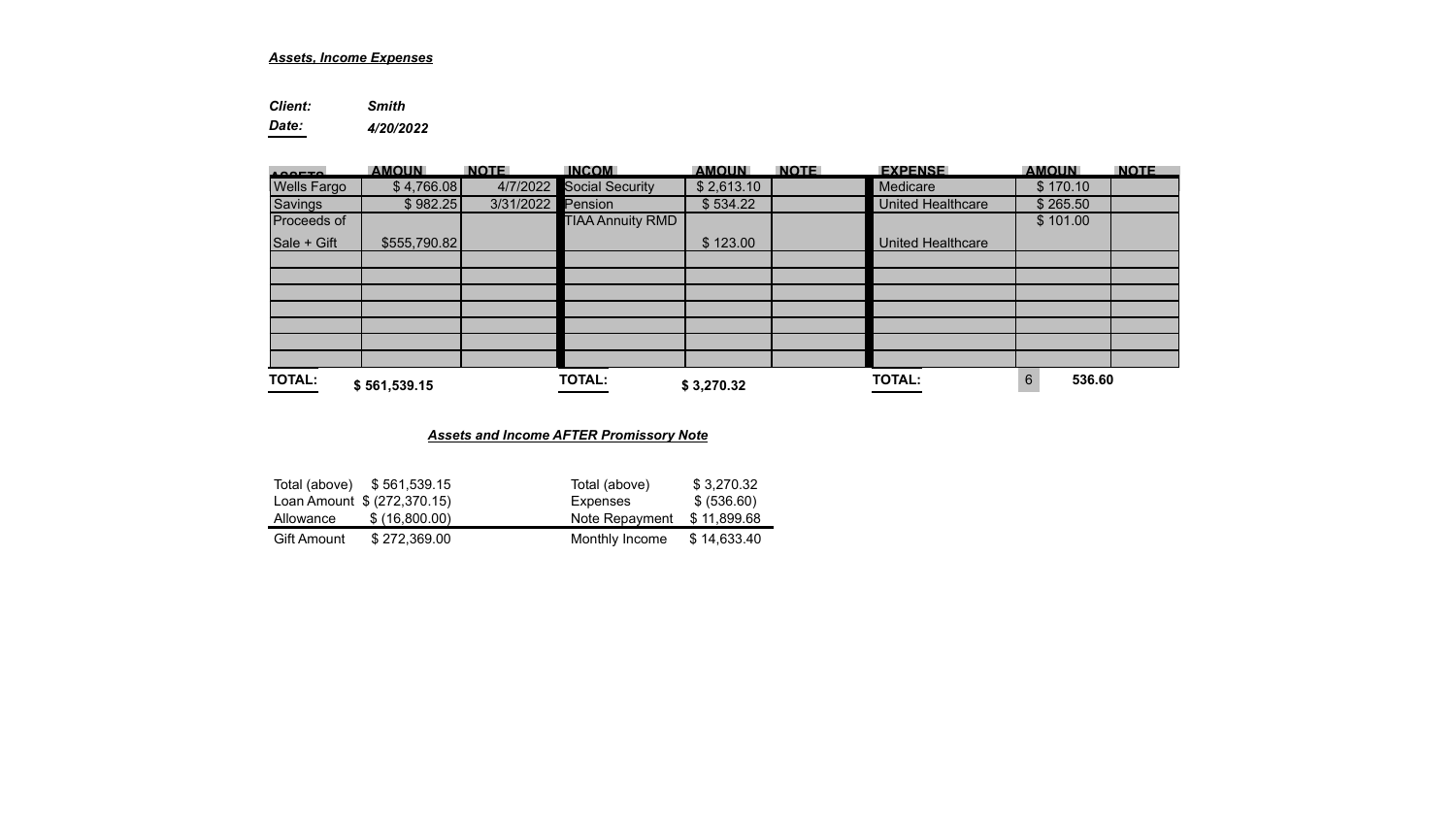#### **Promissory Note Calculations**

#### Promissory Note

| <b>Client:</b><br>Date:       | Smith<br>4/20/2022 |            |                                                          |
|-------------------------------|--------------------|------------|----------------------------------------------------------|
|                               |                    |            |                                                          |
|                               |                    |            |                                                          |
| Total Assets Less \$16,800.00 |                    | 544,739.15 |                                                          |
| <b>Total Monthly Income</b>   | <b>Տ</b><br>Տ      | 3,270.32   |                                                          |
| <b>Total Monthly Expenses</b> |                    | 536.60     |                                                          |
|                               |                    |            |                                                          |
| # Days in app. month          |                    | 30         | April                                                    |
| <b>Monthly NH Cost</b>        | \$                 | 14,880.00  |                                                          |
| Daily Cost of NH              | \$                 | 480.00     |                                                          |
| Regional NH Amount            | \$                 | 13,399.00  |                                                          |
| $#$ months                    |                    |            | 24 <sup>*</sup> Change this number to adjust Gift Amount |
|                               |                    |            |                                                          |
| <b>Gift Amount</b>            | \$                 |            | 272,369.00 *Should be approx. 1/2 of assets              |
| Loan Amount                   | \$                 |            | 272.370.15 *Remainder of Total Assets                    |
|                               |                    |            |                                                          |
| Income w/ Note less Expenses  | \$                 | 14.633.40  |                                                          |
| Difference Income & NH        | \$                 |            | (246.60) *Want this to be about (\$200)                  |
|                               |                    |            |                                                          |

| Data | <b>Description</b>        |
|------|---------------------------|
|      | 5% Annual interest rate   |
|      | Number of months of       |
|      | 24.00 payments            |
|      | 272,370.15 Amount of loan |

| $($11,949.26)$ period. | Monthly payment for a<br>loan with the above<br>terms - due at end of                                                 |
|------------------------|-----------------------------------------------------------------------------------------------------------------------|
| (\$11,899.68)          | Monthly payment for a<br>loan with the above<br>terms - except payments<br>are due at the beginning<br>of the period. |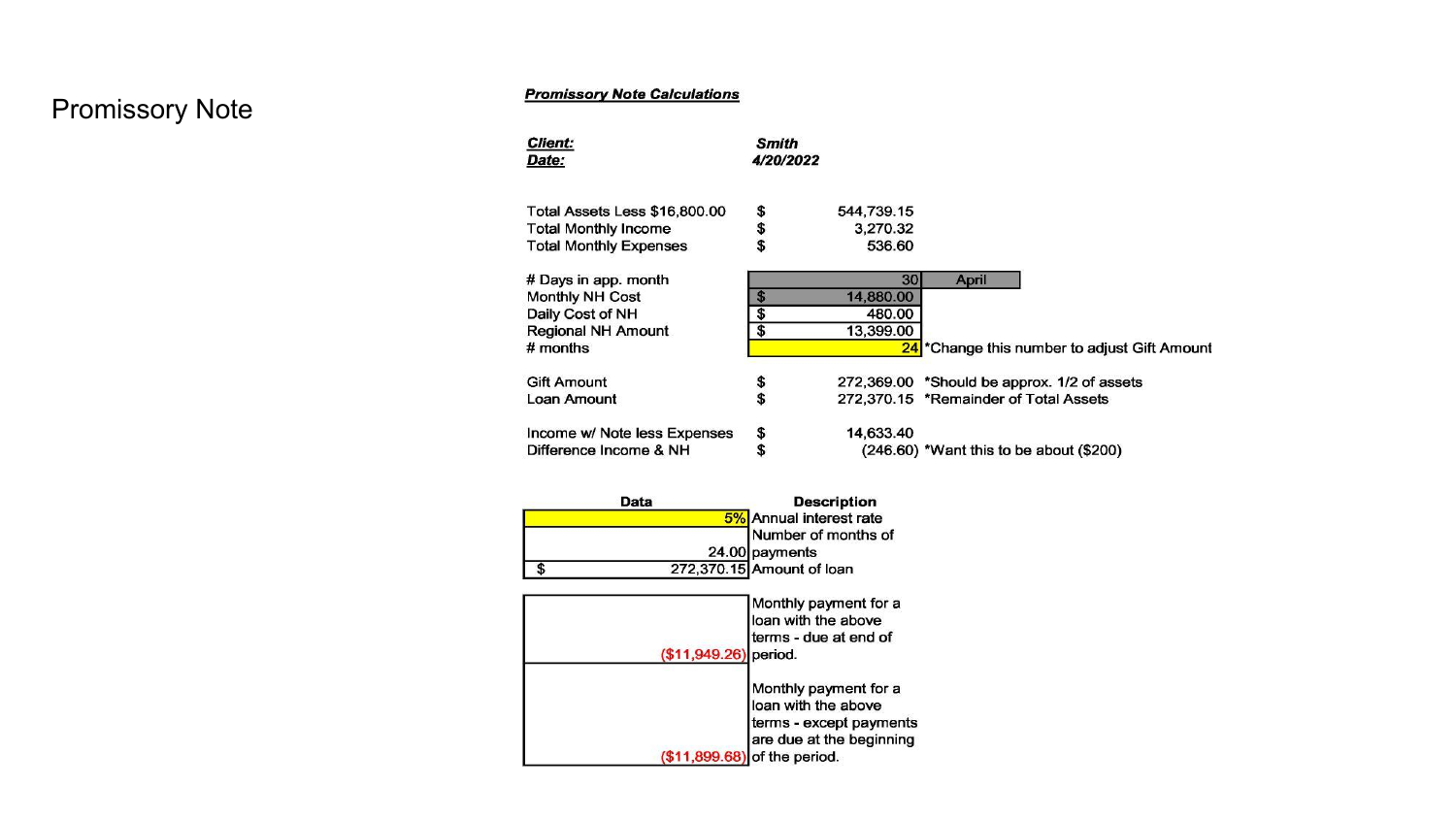#### **1.PROMISSORY NOTE**

2.THIS AGREEMENT is made April 20, 2022, between **Smithl, "Borrower'** residing at , 3.and **Smith2, "Payee"** also called **"Lender"** residing at Nursing Home

- 4. In consideration of **\$272,370.15** paid on this day to Borrower, the Borrower agrees to pay the Payee as follows:
- 5. Annual interest rate shall be **5.0%.**
- 1. Borrower promises to pay Payee at ("Nursing Home") and according to the terms for payment set forth below the principal amount plus interest at the rates stated above. Any unpaid amount shall be due by the final scheduled payment date.
- 2. This Note is due and payable as follows: **Twenty Four (24)** equal monthly payments of \$ **11,949.26,** which includes principal and interest. The first payment is due and payable immediately, as of the date of this agreement, and a like payment shall be due and payable on the 1st day of each month thereafter until the total principal of **\$272,370.15** is paid in full. If each payment is not paid on time, the remaining balance will be subject to the maximum amount of interest permitted by the Laws of the State of New York.
- 3. Borrower reserves the right to prepay this Note in whole or in part, prior to maturity, without penalty.
- 4. All past due payments of principal and/or interest and/or all other past-due incurred charges shall bear interest after maturity at the maximum amount of interest permitted by the Laws of the State of New York until paid.
- 5. Payee's forbearance in enforcing a right or remedy as set forth herein shall not be deemed a waiver of said right or remedy for a subsequent cause, breach or default of the Borrowers' obligations herein.
- 6. Interest on this debt shall not under any circumstances exceed the maximum amount of interest that may be contracted for and charged or received under law; any interest in excess of the maximum shall be credited on the principal of the debt and refunded.
- 7. Any check, draft, Money Order, or other instrument given in payment of all or any portion hereof may be accepted by the Payee and handled in collection in the customary manner, but the same shall not constitute payment hereunder or diminish any rights of the Payee except to the extent that actual cash proceeds of such instruments are unconditionally received by the payee and applied to this indebtedness in the manner herein provided. 1.1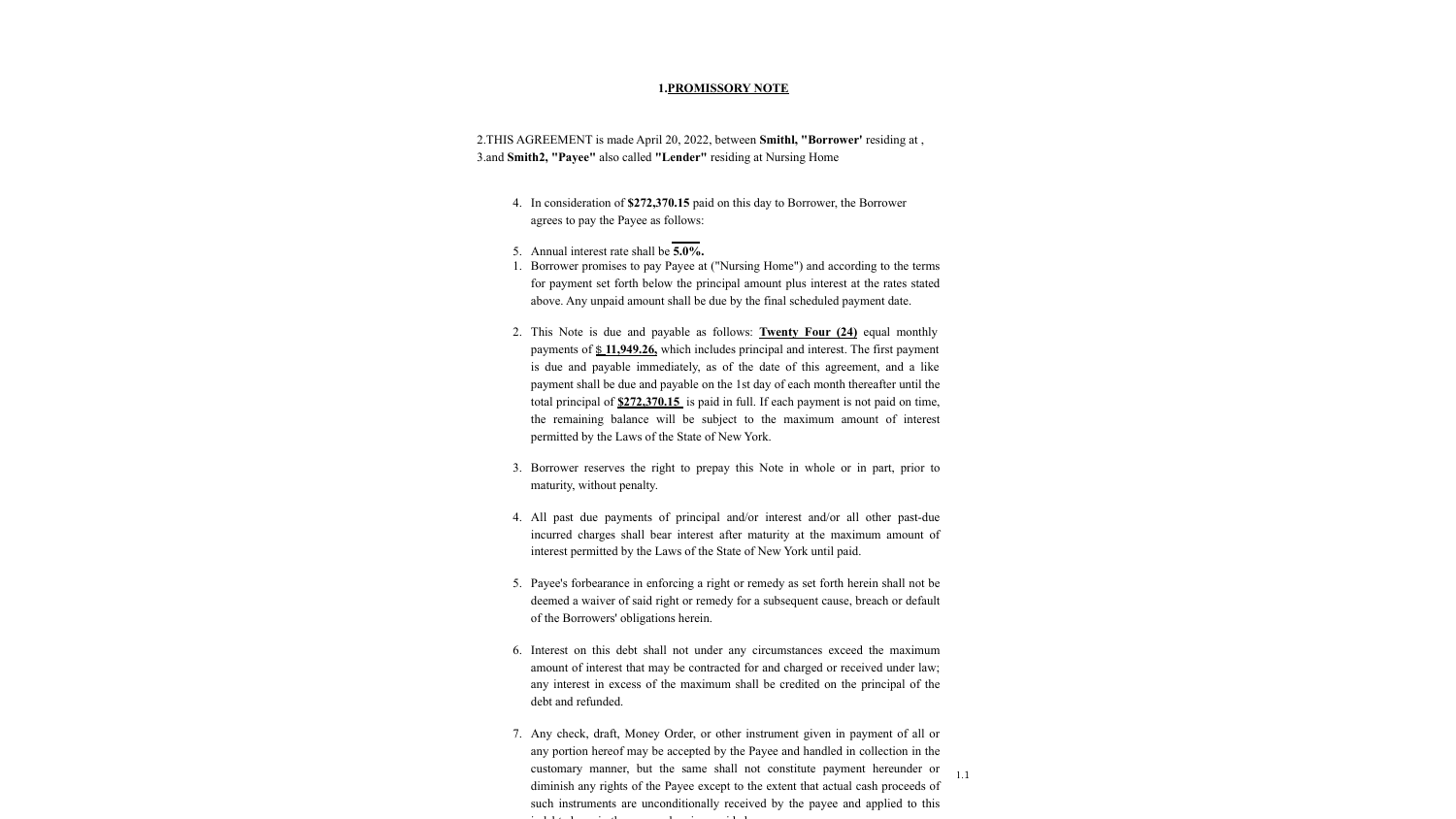- 10. If this Note is given to an attorney for collection or enforcement, or if suit is brought for collection or enforcement, or if it is collected or enforced through probate, bankruptcy, or other judicial proceeding, then Borrower shall pay Payee all costs of collection and enforcement, including reasonable attorney's fees and court costs in addition to other amounts due.
- 1. If any provision of this Note or the application thereof shall, for any reason and to any extent, be invalid or unenforceable, neither the remainder of this Note nor the application of the provision to other persons, entities or circumstances shall be affected thereby, but instead shall be enforced to the maximum extent permitted by law.
- 2. This Note is intended to and shall be construed to comply with the requirements of the Deficit Reduction Act of 2005 *[42 U.S.C. 1396p(c)(1)(I)],* so that it is not a transfer of assets under Medicaid law and therefore will not create a transfer of asset penalty for Payee. In addition, this Note provides for equal payments and does not allow deferrals and/or balloon payments.
- 3. The cancellation of this debt, or any balance due of this debt, upon the payee's death is prohibited. This agreement shall be binding on and inure to the benefit of the heirs, legal representatives, and assigns of the parties hereto.
- 4. This Note is irrevocable and unassignable. Payee shall not sell, transfer or assign Payee's rights under this agreement, nor shall Payee sell, transfer or assign his rights to the income stream payable to him. Any such sale, transfer or assignment shall render this promissory note unenforceable.
- 5. This Note shall be governed, construed and interpreted by, through and under the Laws of the State of New York.
- 6. Borrower is responsible for all obligations represented by this Note.

#### DATE:

1.Signature of Borrower Smithl

2.STATE OF NEW YORK ) 3.COUNTY OF )ss:.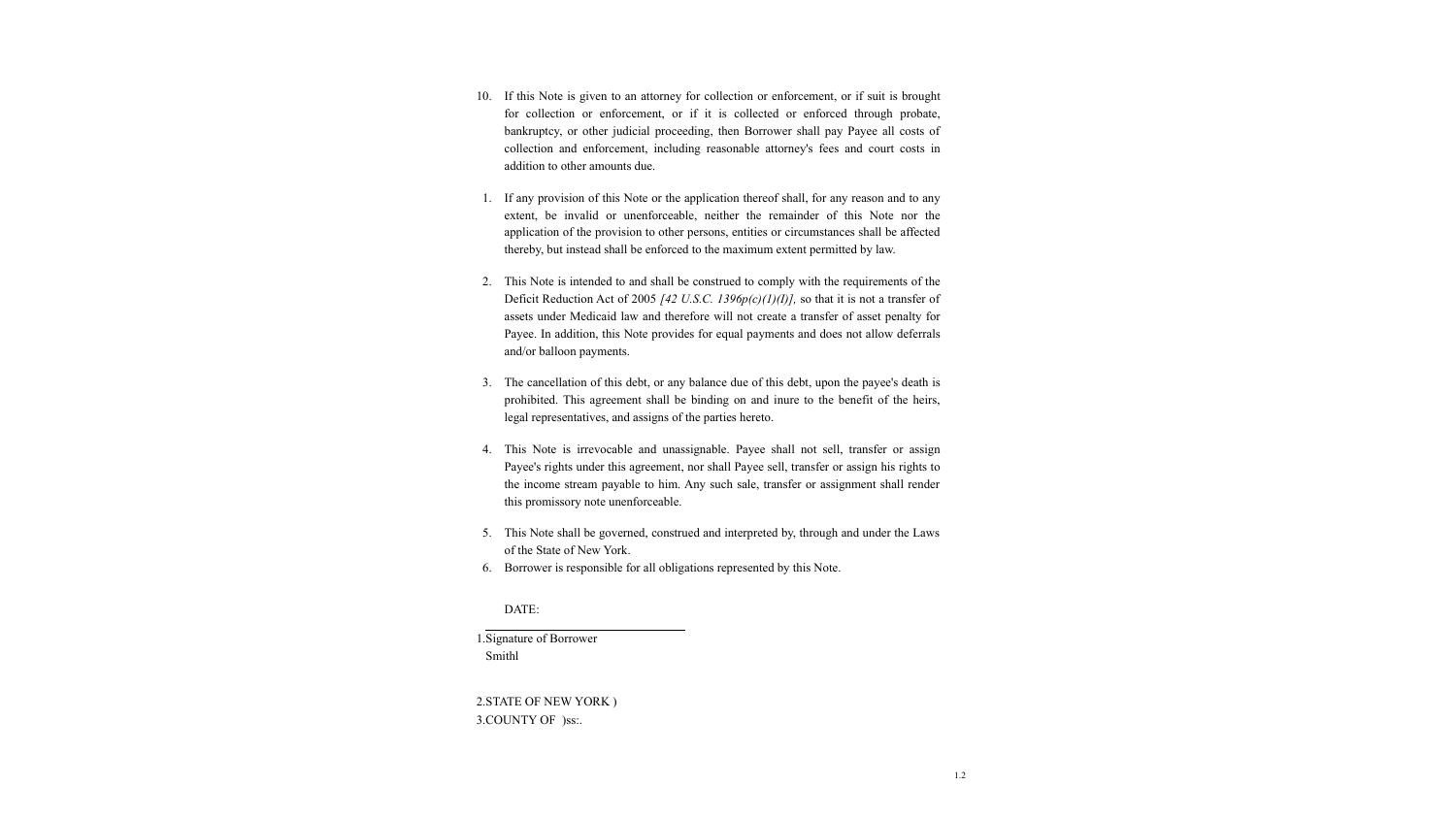1.On the day in the year 2022, before me the undersigned personally

2.appeared **Smithl,** personally known to me or proved to me on the basis of satisfactory evidence to be the individual whose name is subscribed to the within instrument and acknowledged to me that he executed the same in his capacity and that by his signature on the instrument, the individual, or the person upon behalf of which the individual acted, executed the document.

1.Notary Public

2.Commission Expires: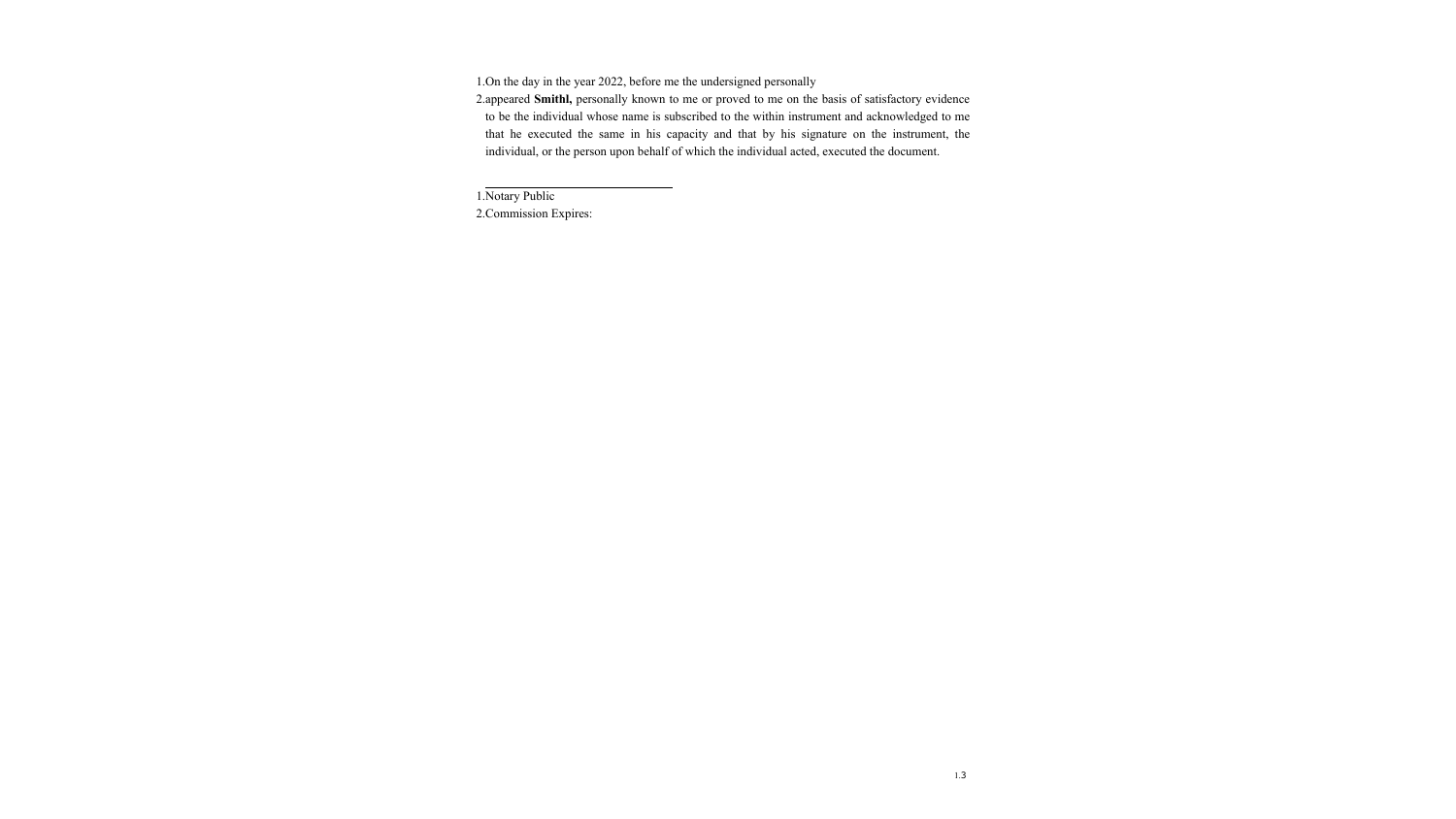### After the Promissory Note is Set Up

- 1. If possible, Consolidate all the funds that will be gifted and lent from the Medicaid Applicant's financial account.
- 2. The loan/gift recipient should open 2 separate bank accounts one to hold the gift amount and one to hold the loan amount.
- 3. From the new loan account, the monthly payments will be made to the nursing home for the length of the note along with the income.
- 4. Once all note repayments have been made, the applicant's nursing home stay will be covered by Medicaid and only the applicant's income (NAMI) will be paid to the facility each month going forward.
	- \*NAMI stands for Net Available Monthly Income